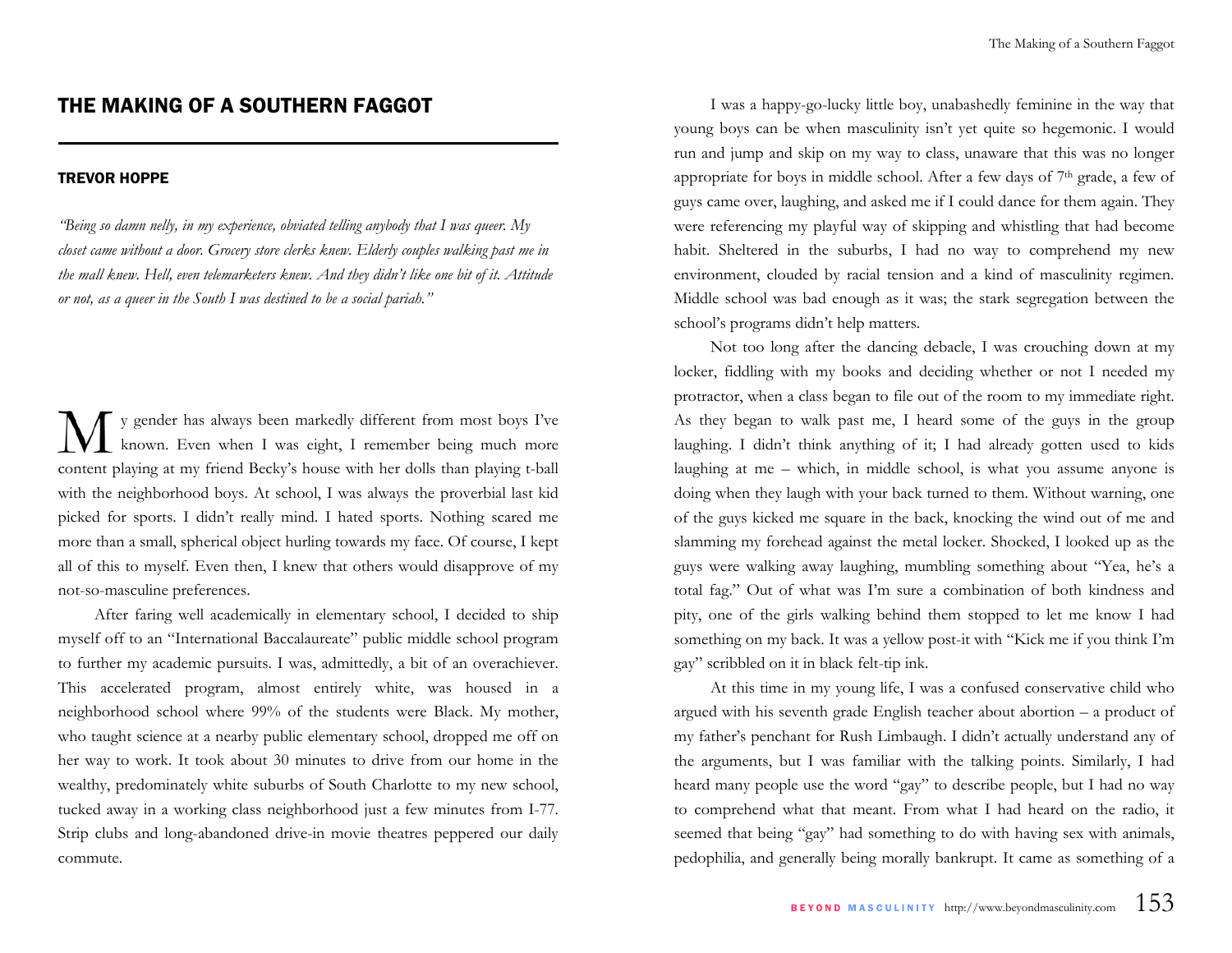surprise then, when I found a sticker attached to my back that labeled me as such.

I was quite sure that I wasn't interested in sex with animals or children. I did, however, feel a peculiar attraction to other boys. When I was 12, my mother stumbled across my collection of steamy man-on-man porn pictures that I had spent hours downloading and printing out on our home computer while my parents were out. I kept them stashed in the lining under my cat's pink bed. Needless to say, such a thing is hot when you're alone in your bunk bed, but decidedly not when you see it dangling between your mother's fingertips. The photos were, shall we say, well worn. My personal favorite was a picture of a hot three-way going on in front of a fireplace. All the men were dripping wet with sweat as they fucked each other silly. Now, clutched in my mother's hands, even the sexiest picture looked dirty and shameful.

My exploration of the Internet was not curbed by her unwelcome discovery. Since I had first happened upon them while cruising around Prodigy (one of the first dial-up Internet providers in the US), I had been fascinated by "M4M" (men for men) chatrooms. I was so fascinated, in fact, that I had logged countless hours reading the endless chit-chat that scrolled down the computer monitor. When two of my friends came over to spend the night, I decided to divulge to them my experiences with these strange cyber-rooms filled with mysterious men. Why I thought it prudent to share with them my curiosity, I'm not sure. As if discovering my porn collection wasn't enough for the mother of a 12-year old to try to wrap her head around, dear old mom overheard our entire late-night conversation. When she approached me a few days later to talk about it, I managed to negotiate my way out unscathed by telling her that we should simply cancel the service. Out of sight, out of mind, I hoped. Confronted with the damning nature of my actions, I was just as freaked out as she was.

Luckily, I was not alone in my outsider status in middle school. While no one in my "advanced program for white people" was in such a lowly situation as to give me – the class faggot – the time of day, I found solace in the company of three lovely misfits from the "regular" program. While none of us was "officially" queer, most of us fit the bill by middle school standards. There was Pablo, the boisterous, decidedly fey Latino boy who adored Annie Lennox ("Oh, ANNIE!"). Then there was Stephen, the quiet, pear-shaped white kid who probably would have passed as a girl if he put on a wig. The informal leader of our little pack, though, was Sherry. Sherry was a stick-thin black girl who, while somewhat quiet and reserved, was terribly amused by our antics.

I didn't know it at the time, but it was through this motley group of players that I first came into my queer sensibilities. You might say that they gave me my first taste of faggotry. I not only learned to like Annie Lennox from Pablo, but to truly *adore* her. Simply "liking" her was not enough; hyperbole and dramatics was requisite. Stephen was perhaps Pablo's theatrical opposite. His countenance was deadpan, never betraying his surreal will to suppress any expression of joy or pleasure. He could not be *bothered*. If any 12 year old could ever be described as jaded, it would have been him. Sherry, meanwhile, wasn't afraid to point out our idiosyncrasies. She one time pulled back the bangs of my unfortunate bowl cut, giggled, and exclaimed in her near-whisper of a voice, "Look what's hiding behind the curtains!"

Perhaps emboldened by the company that I was keeping at lunchtime, my peers became increasingly convinced that I was this thing they called "faggot." Despite my pornographic predilections, I remained skeptical. Moreover, I was terribly confused as to how these people had any idea that I might like to look at boys. How could they possibly know about my desires? Granted, I had feverishly jerked off to pictures of men having all kinds of sex, but that was in the comfort of my own bunk bed. How could the kids at school have any idea what went on under my sheets? Was it my chunky, prepubescent body? My free expression of emotion? Something about my gender performance gave my peers license to jump to conclusions about the kind of sex that I liked (or might like, since I hadn't yet had anything close to a sexual encounter). How could they know when I was still so unsure?

Their conviction didn't stop me from trying to sway their opinion. I would find some place deep inside to store it, to vault my queerness away so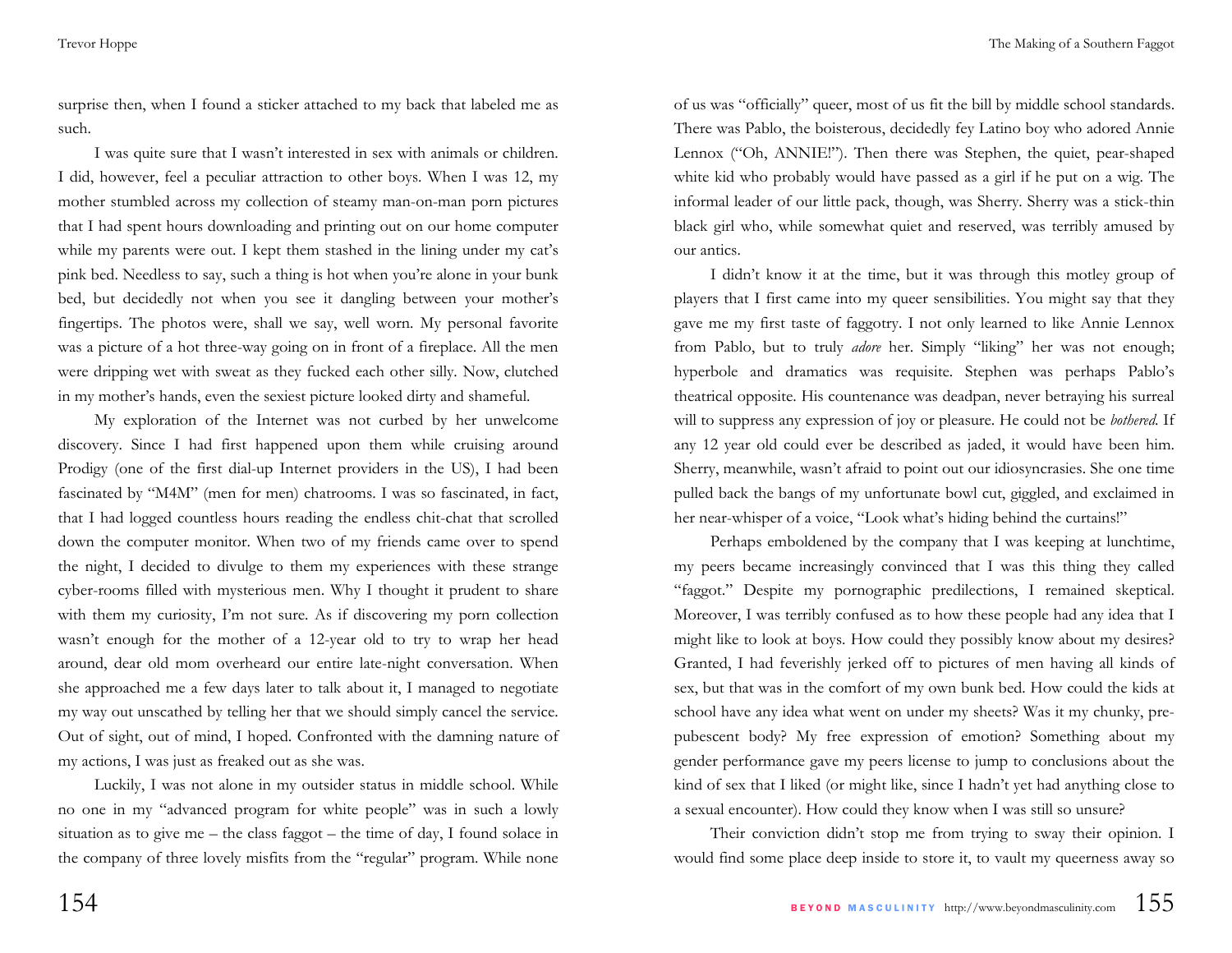that no one would ever find it. For my eyes only. I tried desperately to contain whatever it was that tipped off their gaydar. It never worked. Not long after my humiliating assault in the hallway, about 7 or 8 white boys from my program marched over to me during lunch period, including the guy whose foot left a bruise just above the small of my back. The one in charge, or perhaps the only one of them with the temerity to ask me, demanded to know whether I "spit or swallow." Although my Internet explorations had certainly revealed to me "alternative" understandings of these words, I was quite sure that these boys must be asking about something else entirely. I had no fucking clue what that might be – but I knew that I had to answer. "Swallow," I said; it seemed as good an answer as any. They got a good laugh out of that. They *knew*.

I was crushed. In elementary school, my femininity had been embraced by most of those around me as entertaining; I was always the class clown. In this new, foreign environment, it was viewed as alien and pathetic. After a few months of taunting, lonely lunches, and even a rock thrown at my head, I stopped skipping. In fact, I stopped smiling. One of my teachers, who in hindsight I'm pretty sure was gay, pulled me aside and asked me what was the matter. "You used to be this happy go lucky kid, and now…" He didn't finish the sentence. He didn't need to. How I could I even begin to explain to him my troubles when I couldn't even put my finger on them?

My only recourse, I figured, was to find other gay men who could tell me what lay ahead. Stephen and Pablo had certainly provided me with a queer foundation, but none of us actually spoke of our homo-desires. The only folks that I heard talking about being gay were the likes of Dr. Laura and Rush Limbaugh and other "Christian" conservatives who blabbered on and on *ad nauseam* about the alleged proclivities of homosexuals. I needed to meet a homo in the flesh. I needed them to tell me what it meant to be gay.

Far too young to go to any bars, the Internet proved to be my only queer resource in North Carolina. It was a few weeks after my fourteenth birthday when I mustered the courage to meet a guy name Goble with whom I had been chatting for several months. He was 19 and had just moved to

Charlotte from a tiny town a few hours away called Forest City. He must have empathized with my teenage angst and confusion. After some negotiation, we arranged for him to pick me up at the grocery store near my house to spend some time hanging out with him and his friends. They were the kind of audacious, working class Southern queens that some would label "white trash" on account of their polyester clothes and fiery temperaments. Most of them had abandoned their painful, isolating family lives in rural North Carolina to move to the big city. They had become each other's chosen family.

In my years spent in their company, I would learn what being gay was all about – at least, their kind of homo. They introduced me to things like house music and drag. While others might know a kind of "Tom of Finland" gay that's all about muscles and mustaches, their kind of Southern femme gay was all about *Steel Magnolias* and Cher. It's the kind of twisted campy existence you might find, say, in the cult film *Sordid Lives* – a kind of audacious, bitter wit borne out of real pain and suffering. It reveled in camp, tragedy, and attitude.

Together, we were *fabulous*. We were the kind of faggots who dropped Skittles into our Zima bottles. The little candy pieces would fizzle and change color as their outside shell dissolved into the drink. We fucking *loved* that shit. Sentences were preceded by "honey" or "sugar" and things we fancied were divided into three categories: "fierce," "fabulous," and "divine." It was a world of polyester built for our own escape, a refuge from the drudgery that was the "real world."

\*\*\*

Keeping all that I was learning outside of school separate from the rest of my life was, at first, manageable. Well aware that my faggotry relegated me far outside the bounds of Southern propriety, I tried my best to lay low as much as possible while in school. As time passed, however, it became more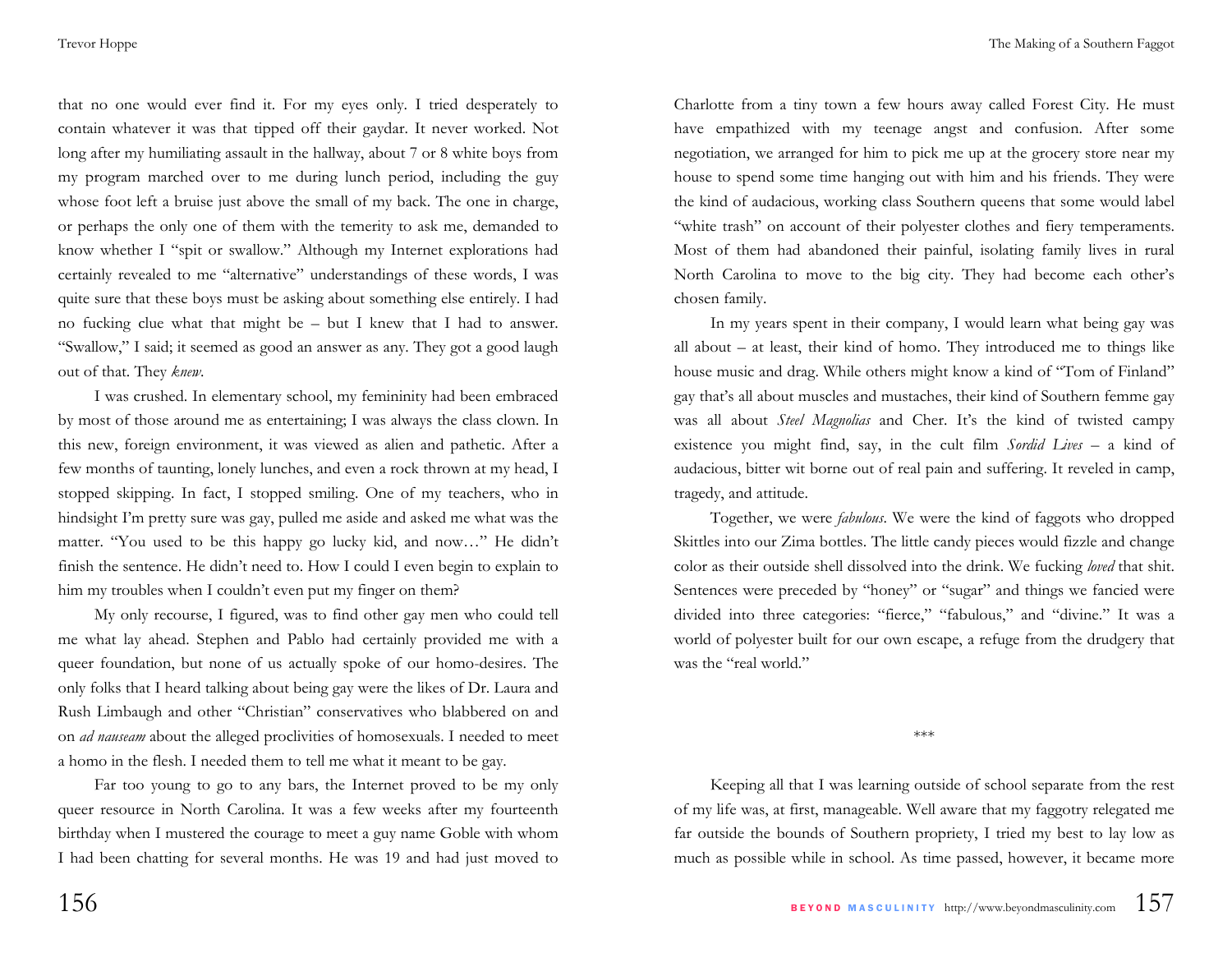difficult to conceal my queerness from my peers. It seemed that the more I tried to fit in, the more my peers reminded me of my status as a faggot.

After two traumatic years of middle school, it was clear that the IB program was not for me. I changed tracks to join my peers from elementary school in a high school a few miles away from my house. But middle school had changed me. It has stamped out the boy that my friends in elementary school knew. I stared at the ground when I walked the halls. My face was riddled with acne. I was the portrait of an angsty teenager. Even back in the suburbs, I was an outsider.

At the risk of sounding terribly cliché, I sought solace in the theatre. It was the only place in high school that managed to accommodate all of me. Drama class allowed me to piece together all the pieces of my self into one collective identity. Since middle school carved me up into pieces, I had felt like I was performing different versions of myself depending on who was watching. At home, I did my best to perform as straight and "normal" as the circumstances would allow. I would read from another script at school – that of a quiet, reserved boy who awkwardly meandered through the hallways while staring intently down at the floor. On the weekend, I would play what was perhaps the most accurate reflection of me, the rebellious gay teenager who liked to smoke, drink, and party late into the night. My training in theatre gave me license to experiment with consolidating all of these versions of myself into a new kind of self, someone less compromising for his audience.

Drama class also suddenly opened up a network of peers who didn't just tolerate my iconoclastic effeminacy, but celebrated it. I had never had friends my own age. Sure, I had folks to eat lunch with or perhaps go to the occasional concert. But it had been many years since I had had a meaningful friendship with anyone at school. Misfits themselves, my friends in the theatre allowed and, indeed, *encouraged* me to put to work all that my gay male friends had taught me in the ways of dramatics.

My newfound home in the theatre gave me the confidence to bring my nellyness out into the open. If I was going to be a faggot no matter what I

did, I figured that I might as well "be all that I could be." And faggot, I was. In truth, a certain amount of respect came with wearing candied-apple-red vinyl pants and 4-inch platforms without so much as flinching. My outrageous wedge platform heels were, perhaps, a bit intimidating. I was *fierce*. One morning while I was leaning over the counter before school, my mother actually exclaimed "Look at those pants! You could bounce a quarter off that thing!" (I'm still not sure how I was supposed to react to that.) My father was less excited about my style choices, but I somehow managed to make it out the door to school without too much squawking.

My fagalicious wardrobe didn't necessarily stop kids from talking shit about me, but it certainly gave them pause to do it to my face ("if he's crazy enough to wear vinyl pants to high school, God only knows what he could be capable of"). I banked on the hope that my attitude would keep people out of my way. To my amazement, my strategy generally worked. The only time I can recall being verbally harassed to my face was when some boy quietly mumbled "That's right faggot, prance down the stairs" to me while I was heading downstairs to class. I actually thought it was kind of flattering.

I buttressed my social standing with an uncanny drive to succeed academically. At my uber-competitive high school of about 2500 students, academic prowess brought some merit. I studied far more in high school than I ever did in college, and it paid off. During my senior year, my Calculus II teacher pulled me aside and said, off-hand "You know, I used to see you in the halls. You were so loud… I had no idea you were such a good student." What I think she really wanted to say was, "I had no idea faggots could be so smart."

Putting myself so blatantly on the edge of acceptability was, however, not exactly without cost. It may have protected me from most name-calling at school, but off-campus my attitude and fledgling self-assuredness did not negate my status as a faggot. Even when I tried my very best to tone it down, *everyone* knew. Being so damn nelly, in my experience, obviated telling anybody that I was queer. My closet came without a door. Grocery store clerks knew. Elderly couples walking past me in the mall knew. Hell, even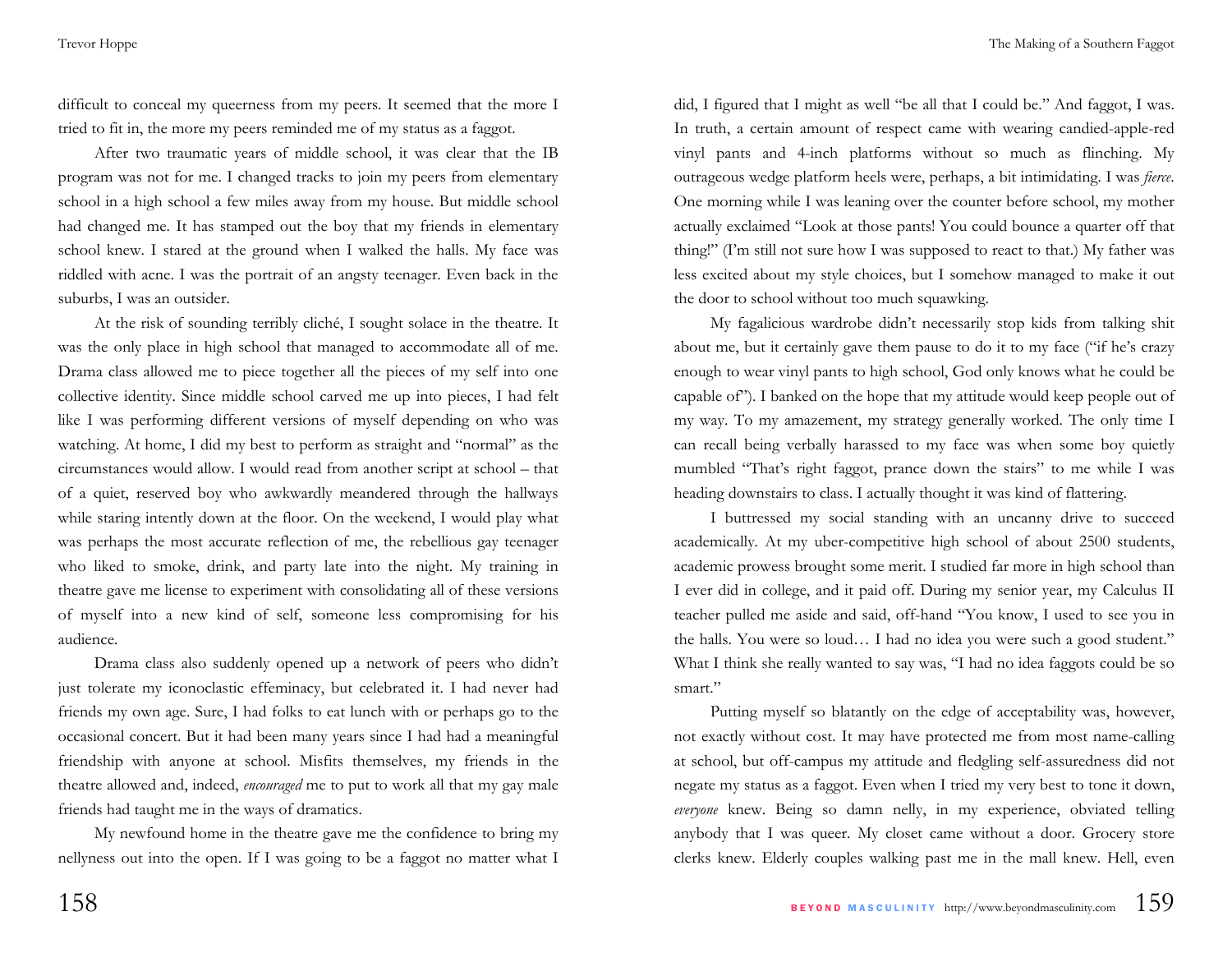Trevor Hoppe

telemarketers knew. And they didn't like one bit of it. Attitude or not, as a queer in the South I was destined to be a social pariah.

That's the thing about being a fag in the heterosexist South – it kind of makes you the unintelligible "other." I clearly read as male, but my limp wrist and dramatic vocal inflection fell far outside the bounds of masculinity. Whether I liked it or not, my mannerisms were something of a slap in the face to the genteel Southern way. I was reminded of this often in the glaring eyes of passersby or the condescending tone of my teachers in school. They desperately wanted to put me in my place, to straightjacket my faggotry.

Far outside of the edge of acceptability, all of the niceties that the South is known for were largely cast aside. Such barefaced sissyphobia and heterosexism radicalized me, just as historically other disenfranchised communities have been mobilized by oppression (e.g. Blacks in the South under lynching, the Mothers of the Plaza de Mayo in Argentina). It left an indelible mark on me, fundamentally changing the way that I navigated the world. Femme guys in the South, and other parts of the country, know what I'm talking about. It's that ever-present feeling of impending danger, not terribly different from the fear that many women describe having when walking down the street alone at night. It's my hesitancy to rely and trust others, particularly straight men.

Perhaps a story might better help to illustrate this. For the first year that I attended the University of North Carolina at Chapel Hill, I found myself living in an expensive private dorm called "Granville Towers." A prissy fag through-and-through, I was lured in by their included room cleaning services. I never considered that the culture that went with such an elite, exclusionary dorm might not be entirely homo-friendly. My suitemate quickly came to exemplify that culture. He was a handsome, beefy Italian guy in the ROTC who came home violently drunk most evenings to pound his fists against the stall in our shared bathroom while screaming incoherently about some faggot or bitch that had pissed him off that night. Despite his rabid sexism and homophobia, I couldn't shake my attraction for him. He had military cropped

black hair, soft tan skin, and round muscles that I fantasized about grabbing onto while he moved on top of me.

During one of the first weeks of school, I found myself standing next to him in the fluorescent-lit elevator on our trip to the 7<sup>th</sup> floor. He was shirtless. The rational half of my brain implored me to mind my own business and stare straight ahead, though I was admiring his well-sculpted frame out of the careful corner of my eye. My prostate, however, demanded that I steal a quick glance to my right. Neither I, nor my prostate, was prepared to find him staring right back at me, rubbing his weighty crotch with a sneer on his face. *Fuck.* My eyes immediately dropped down south to his crotch. His athletic running shorts were glistening from the sweat dripping down his chest. *Holy, holy, holy fucking shit*. I jerked my hungry eyes away as fast as possible and concentrated on the elevator door. I knew better than to show any sign of interest. If this were an erotic story, I'd follow him to his room and he'd greedily fuck my face while telling me I was his cocksucking bitch. He'd probably even spit on my all-too-eager face. But this wasn't someone's fantasy. This was desire laced with real danger. Was it a trap? I wasn't willing to find out. I hurriedly left the elevator and locked myself in my room. I think I must have masturbated twelve times that afternoon.

It wasn't long thereafter that I found out more about this Joe character. I was, as was oft the case, sitting at my desk chatting with folks online, when I heard him yapping on the phone with someone. This wasn't terribly out of the ordinary; Joe was a loud guy, he made his presence known. And then he said the word "drag queen." My ears perked up. "Dude! I didn't know he was a fucking drag queen." A few moments of silence. "Yea, whatever. So I guess I had sex with a dude. But, I mean, I didn't know!" I was, at that point, leaning back in my chair with my legs pushed up on the desk; I almost fell backwards as I tried to digest this new information. There was more to Joe, it seemed, than met the eye.

Months later, I was typing away at my computer when my suitemate and a few of his friends came home drunk and angry. Joe stormed into the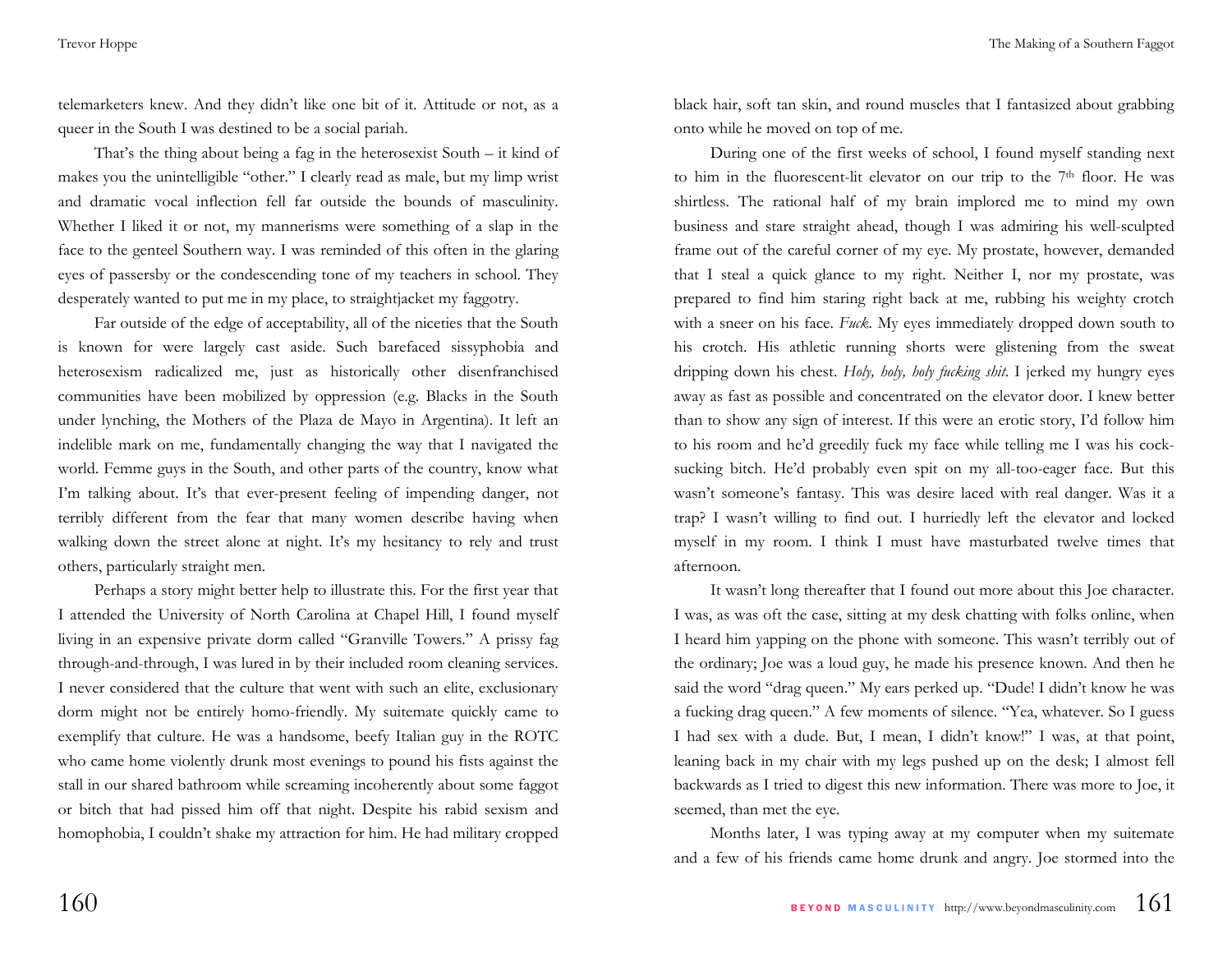The Making of a Southern Faggot

bathroom, spewing homophobic verbal diarrhea while banging his fist against the door to my room and rattling its handle. It was locked. My body froze with fear. This was nothing like his usual drunken homecomings. "LET'S FUCKING BREAK INTO THAT FAGGOT'S ROOM! ARE YOU IN THERE, FAGGOT?" Things began to move slowly. I tried to get up but my legs remained defiantly in place. "THIS IS THAT FAGGOT'S SHIT, LET'S PISS ALL OVER IT. YOU HEAR THAT FAGGOT, WE'RE PISSING ALL OVER YOUR FUCKING STUFF?" He hit the door, threatening to break it down.

Apparently my queerness had offended Joe's sensibilities. I grabbed the scissors at my desk, not knowing what I would do with them if he somehow managed to break in. Stab him? Puh-lease! I had a hard enough time pricking my finger for my at-home HIV tests. But his rage was uncontrollable; his conflicts with his own desire were clearly tearing him apart. Luckily for everyone involved, the door withstood his beating.

I moved out of the private dorm and into University housing the next day. Despite the many people around to see (and hear) his tirade, my attempts to bring honor court charges (bringing charges in a university-run court system) against him were fruitless. I found out later that Joe was himself a member of the honor court. Call me jaded, but somehow I kind of doubt that the investigation was altogether thorough.

Whether or not Joe was "really" gay isn't particularly important. What is important is how he impacted my life. Joe vividly illustrated to me just how fucked up and explosive this thing called masculinity could be, especially when threatened by my effeminate, queer desire. He cemented what the boys in middle school had tried so hard to tell me. To them, I wasn't gay. Gay was too proud. I was a measly little faggot. A sissy. A bitch. I was worthless, God damn it. Why couldn't I get that through my thick skull?

\*\*\*

It was only through the company of other faggots in Chapel Hill that I was able to deal with Joe's jarring attack. I stumbled upon my new posse of homos at the local coffee shop on a particularly slow evening in September. A boy named Andre quietly passed me a note that read in jagged handwriting, "Power House – You *know*." I didn't "know," but I was quickly whisked 10 miles away to the Waffle House in Durham with Andre and two of his friends. They had officially invited me into what would soon become my new queer family in Chapel Hill. After a sweaty night of dancing and debauchery at the gay bar, we'd head over to the sleazy 24-hour eatery with a laptop, order greasy food and coffee, and sing songs by Fiona Apple, Whitney Houston, or perhaps even a tune from the musical *Rent*.

At each stage of my young life, I have been blessed with friendship groups of queer men like this who nurture, inspire, and motivate me. While not all of these men have necessarily been a caricature of femininity, we have all dabbled in the art of camp together to create a kind of collective identity. All of us had struggled as outsiders in a culture obsessed with an image of masculinity that we did not resemble. Being in the South only exacerbated this feeling of alienation.

It was this feeling of alienation that facilitated coming into my political consciousness. Growing up in a household rife with "GOP" political commentary (my father would insist on making us listen to conservative talk radio on family road trips) had, early on, familiarized me with the kind of inflammatory rhetoric that is 21st century American politics. I launched my career in activism in high school, when I directed and performed in a Broadway Revue with a group of my theatre friends that raised nearly \$1000 for the International AIDS Vaccine Initiative. In a North Carolina public school, AIDS was the closest I could come to doing anything in the realm of queer activism. It was also something of a slap in the face to my high school, where I was the only openly queer person.

It wasn't until college, however, that I really began to find an intellectual space to challenge the culture that I had always viewed with suspicion (and, likewise, that had always viewed me with a healthy dose of suspicion).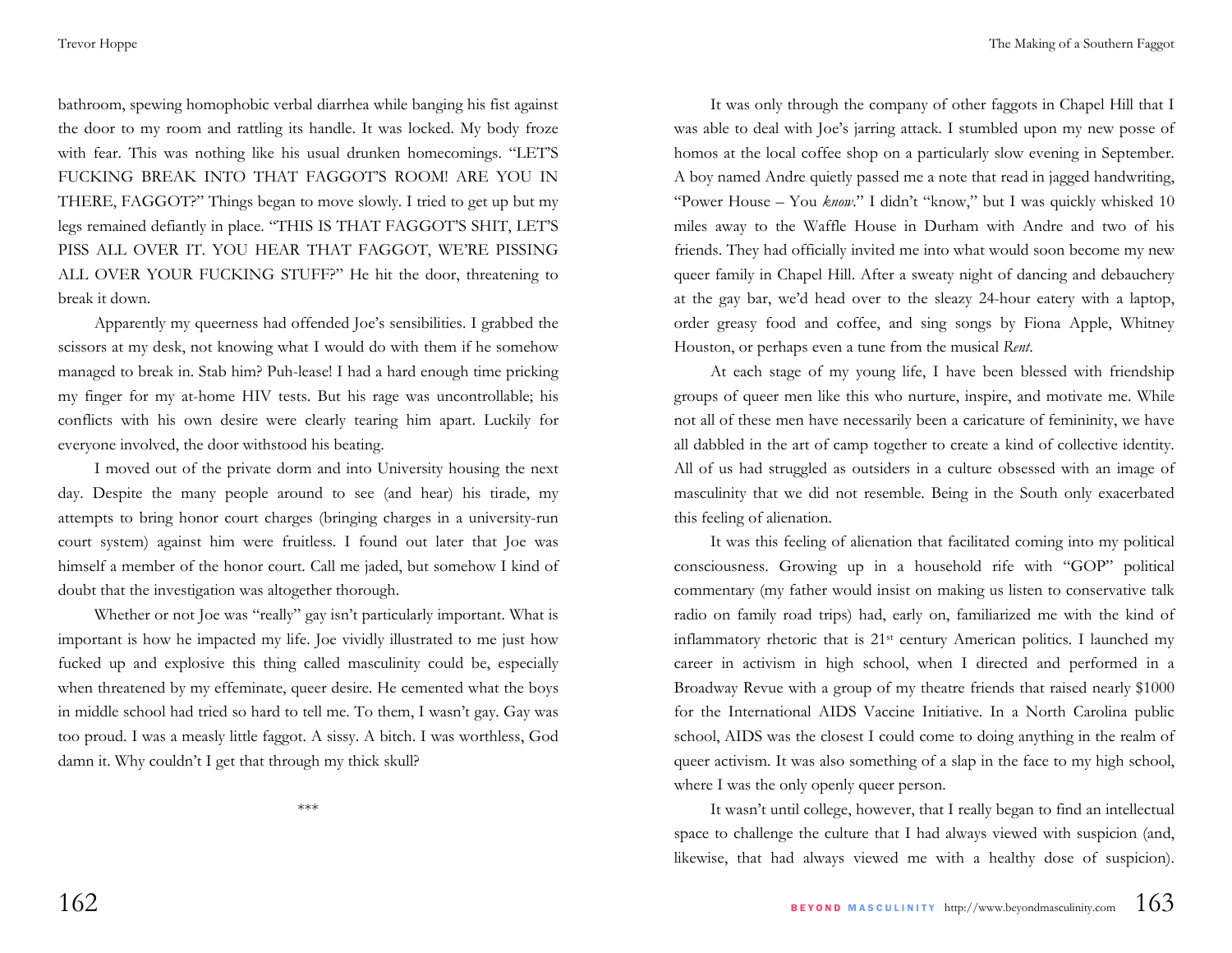Though I was lucky enough to have a US History teacher in high school who assigned Howard Zinn's *The People's History of the United States*, the vast majority of my teachers never asked us critically examine American history or, for that matter, American culture. Not even the local LGBTQ youth group asked these kinds of questions, settling for just making sure we didn't get AIDS or kill ourselves.

My professors in college, on the other hand, demanded that I do so. I was particularly drawn to feminist critiques of culture for the way that they challenged norms of gender. I had a lifetime in training in understanding the grave shortcomings of the gender binary. Women's Studies classes with professors like Sherryl Kleinman, Karen Booth, and Pamela Conover, all gave me new critical tools with which I was able to build a queer political consciousness. We read from authors like Suzanne Pharr, who eloquently made clear the links between homophobia and sexism, and Kate Bornstein, who has with great wit and humor made the case for actively disrupting the notion of the gender binary. Women's Studies was the only academic space at UNC in which I could have these kinds of conversations.

With a foundation in feminist analyses of gender, critically examining how race and class structure our world was made easier. My experiences in the predominately white program in middle school had already primed me to understand the kinds of privileges that came with my white skin and wealth. Feminist critiques of race and class from folks like bell hooks and Patricia Hill Collins challenged me to more closely examine how my skin color and class had lubricated my movement through life. I was called to ask questions about my life and American culture that I had never before considered.

It was with this understanding of identity that I eagerly founded the Unity Conference at UNC-Chapel Hill during my sophomore year. I wanted to put together a program that would explore where sexuality and gender identity intersected with other kinds of identities like race, class, ability, and age. I searched for speakers who could make those links evident – from the Black lesbian activist Mandy Carter to the wonderfully theatrical activist and performer Nomi Lamm. I also looked for inspiring political thinkers who

could help inspire political action, like former National Gay and Lesbian Task Force director Urvashi Vaid, who keynoted the first conference.

After directing the conference for three years, it became increasingly clear that the political leaders that I sought were almost exclusively womanidentified. During my junior year at UNC, I wrote an editorial for the campus queer magazine, *LAMBDA*, expressing my frustrations in finding queer male mentors. It was appropriately titled "Where the hell are all the feminist queer men?" While feminist women had certainly given me the tools to understand my own life as an effeminate queer man, I was finding few resources from other men who shared my experiences and politics.

At the same time, I found myself more and more disillusioned with the national LGBTQ movement that, it seemed, was less and less interested in radical change. I spent a summer in Boston working for one of those national organizations, hoping to find a movement that made room for all kinds of queer people. Instead, I found myself in big-shot meetings of Boston's major LGBTQ nonprofits that were focused on planning events that highlighted the experiences of those who were more "marketable," while desperately trying to keep the rest of us out of the photo album.

Sitting in those meetings, I couldn't help but to think that my more effeminate friends and I were likely to be some of the people they were working to make invisible. Hostility towards nelly faggots like me, in my experience, has come from both inside and outside queer communities. Gay men, in particular, seem to be guilty of this kind of gender policing. Too many of the queer men that I've met – both in the South and elsewhere – have hissed and booed at femme guys' alleged gendered dysfunction. They say that our stereotypically homo affect is some combination of awful things like superficiality or immaturity. "Why can't you just be normal, for God's sake?" They want us to keep our faggotry to ourselves, lest we give them all a bad name.

But I can't. And I won't. I spent far too much of my life trying to contain my faghood to satisfy others. If I am loud or eccentrically feminine today, it is because of the years of putting up with a patriarchal, heterosexist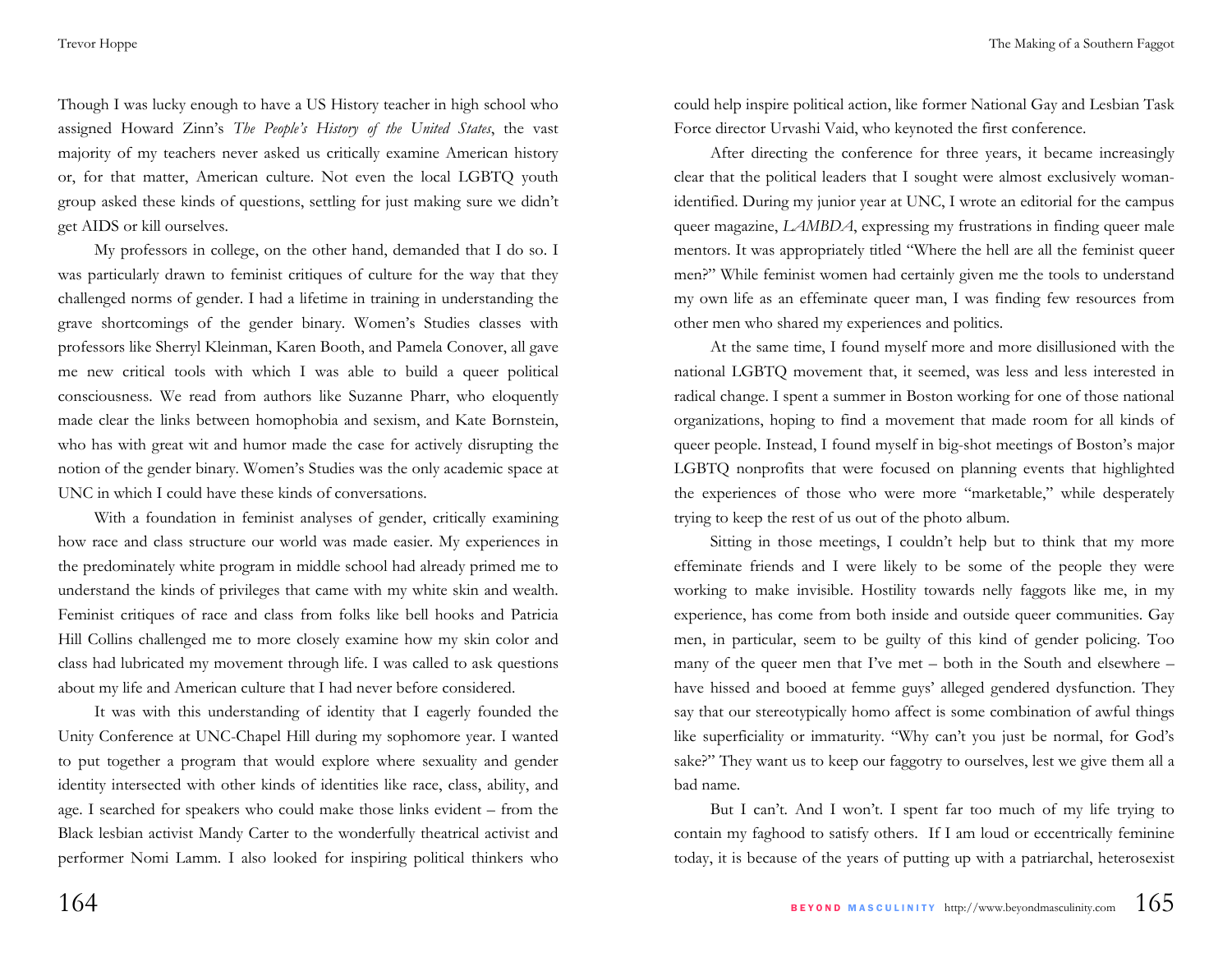culture that constantly reminded me of my inferiority. Everywhere faggots like me look, we are reminded of just how pathetic or pathological we are: news reports, television shows, music videos, school books, romance novels, stand up comedians, product advertisements, televangelists, politicians, and scientific studies. From time to time, even the people who are allegedly fighting *for* us tell guys like me to butch it up. I have exactly two words for them: Fuck. You.

Guys like me create camp to *survive*. It was our protection from a world that took pleasure in ridiculing us; camp was our multipurpose second skin. It was, for me, a way to try to reclaim some of my eccentric spirit that my peers had crushed in middle school. It lets us make comedy out of tragedy and fools out of idols. It is our own way of making some sense out of a culture that only makes room for nelly boys when we design their houses or when we're needed for psychological studies.

I have come to realize that there are few winners in a world fraught with such manic gender policing. I'm not referring here just to women, who are obviously undervalued and often infantilized in American culture. Straight men, often pegged categorically as the winners under patriarchy, often suffer as well, under the constraints of hegemonic masculinity. While it is true that straight men collectively hold many of the cards, it is easy to forget that as individuals their struggles with gender can be deeply emotionally damaging. Gender, at least as it is currently understood, makes free expression nothing short of impossible – for all of us.

I anticipated – I had hoped – to find a more, shall we say, enlightened politics and community in my move to San Francisco. I was shocked and disappointed to find that queer communities in small towns in the South were often far more politically savvy and radical in their vision for change than many of the people I have met in California. Many of the men I met while living in San Francisco saw little impetus to fight for change, perhaps because they have never really faced the kind of day-to-day animosity that queers face in the South. My worry is now that, as homophobia goes the way of racism and sexism and becomes more nuanced, less blatant, and

disproportionately damaging to those on the bottom, queer people will generally be less inclined towards radical politics that challenge the status quo.

It was truly a sad day when one of the incredibly few queer male feminist mentors and leaders I had found, Eric Rofes, unexpectedly died. He was one of a tiny number of gay male leaders, in my opinion, who spoke progressive values to action. His memorial service in San Francisco was a first for me. With the exception of a cousin I barely knew who died when I was very young, death has kept a distance from my life. Highlighting the stark difference between my own life and Eric's, Amber Hollibaugh closed the service by reading from his harrowing and eloquent account of the utter loss he experienced in the early years of the HIV/AIDS epidemic in his book, *Reviving the Tribe*. In a fitting tribute, Sylvester's disco anthem "You Make Me Feel (Mighty Real)" played louder and louder as she read until it was reverberating in the large room.

My anguish over Eric's passing was heightened by a sinking feeling that there would be no other queer man to fill his shoes. Despite the tensions that still exist between the kind of sexual liberation that gay men have spearheaded and the women-driven feminist movement, Eric had managed to straddle both. This was no small feat. In his absence, I worry that queer men might be left with the likes of Andrew Sullivan, Dan Savage, and *Queer Eye for the Straight Guy*.

I, for one, hope we can do better. The progressive queer male leaders and thinkers of tomorrow may very well be those of us who continue to live as outsiders in American life: men of color, sissies, sex workers, men with disabilities, transgender men, and those of us born in places where homophobia is still a constant, acute threat. For me, it was the experience of growing up nelly in the South that made ignoring the pervasive inequality in America difficult, if not impossible.

It is that outsider status that I cherish so dearly. It grants a certain ability to see what those on the inside cannot. "American by birth, Southern by the grace of God." Despite all of my trials and tribulations, I wouldn't have it any other way.